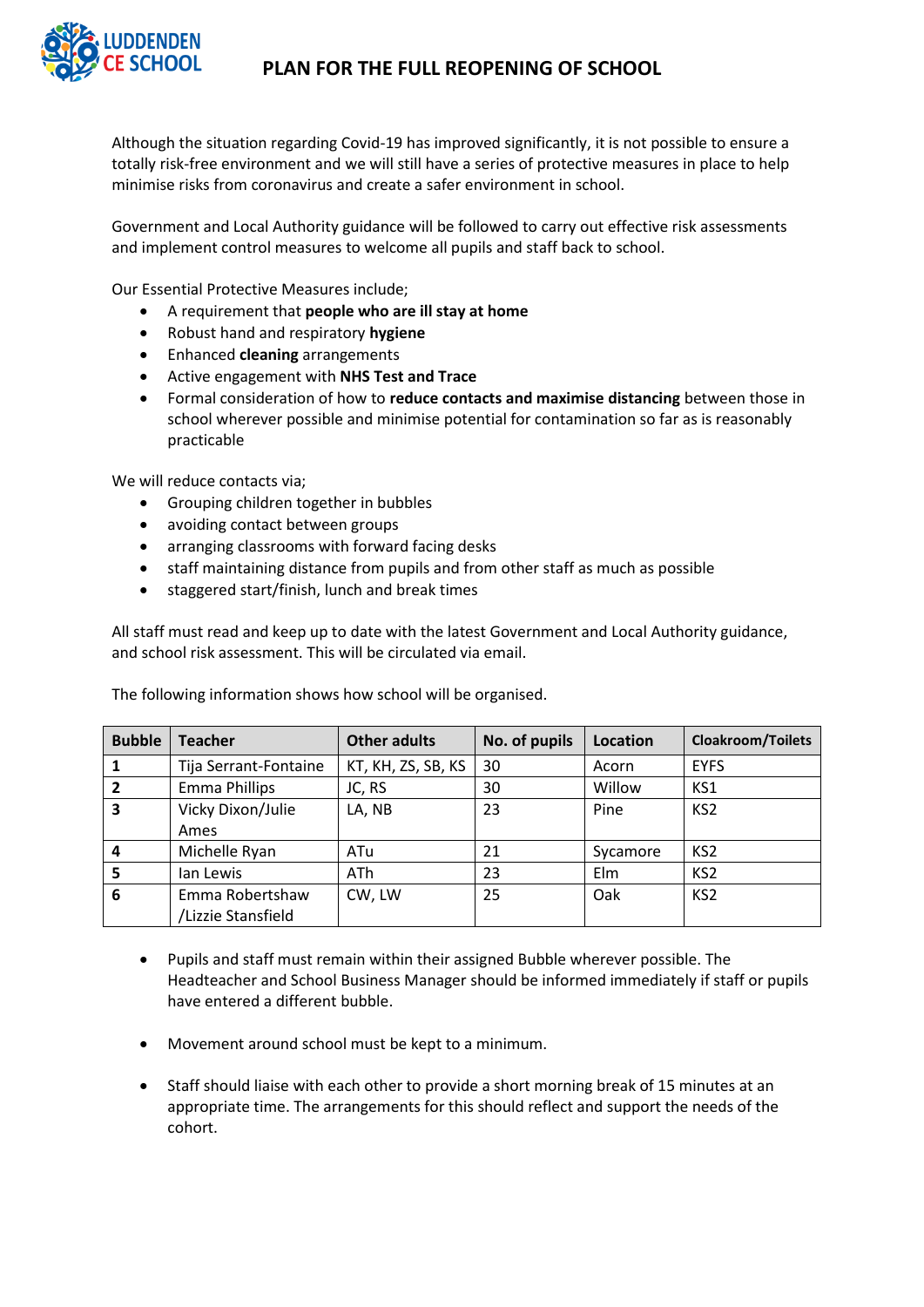

**LOGISTICS**



| <b>Bubble</b>  | <b>Entrance &amp; Exit</b>                                   | <b>Start &amp; Finish times</b>           |
|----------------|--------------------------------------------------------------|-------------------------------------------|
| 1              | 5 - via car park, marked path                                | 9:00am to 3:20pm<br>(Nursery 9:00 - 12pm) |
| $\overline{2}$ | 8 - via large gate & KS1 playground                          | 9:00am to 3:20pm                          |
| $\mathbf{3}$   | 9 – via single gate & KS2 playground                         | 9:00am to 3:20pm                          |
| 4              | 9 – via single gate & KS2 playground                         | 8:50am to 3:10pm                          |
| 5              | 1 - via car park top path, down stairs, round<br>to the left | 9:00am to 3:20pm                          |
| 6              | 1 - via car park top path, down stairs, round<br>to the left | 8:50 am to 3:10pm                         |

- **Please observe social distancing** at the school gates and drop off points.
- In the interests of infection control, **parents will not be allowed onto the school site.** Gathering at the school gates will not be allowed apart from in the queuing system.
- Pupils will be greeted by staff and there will be a process in place for entering school. Children will be expected to wash their hands immediately on arrival.
- Anyone appearing unwell should not attend school and the school office should be informed. You must inform school if you, or anyone in your family displays any COVID -19 symptoms (high temperature or new, continuous cough or loss or change to your sense of smell or taste).